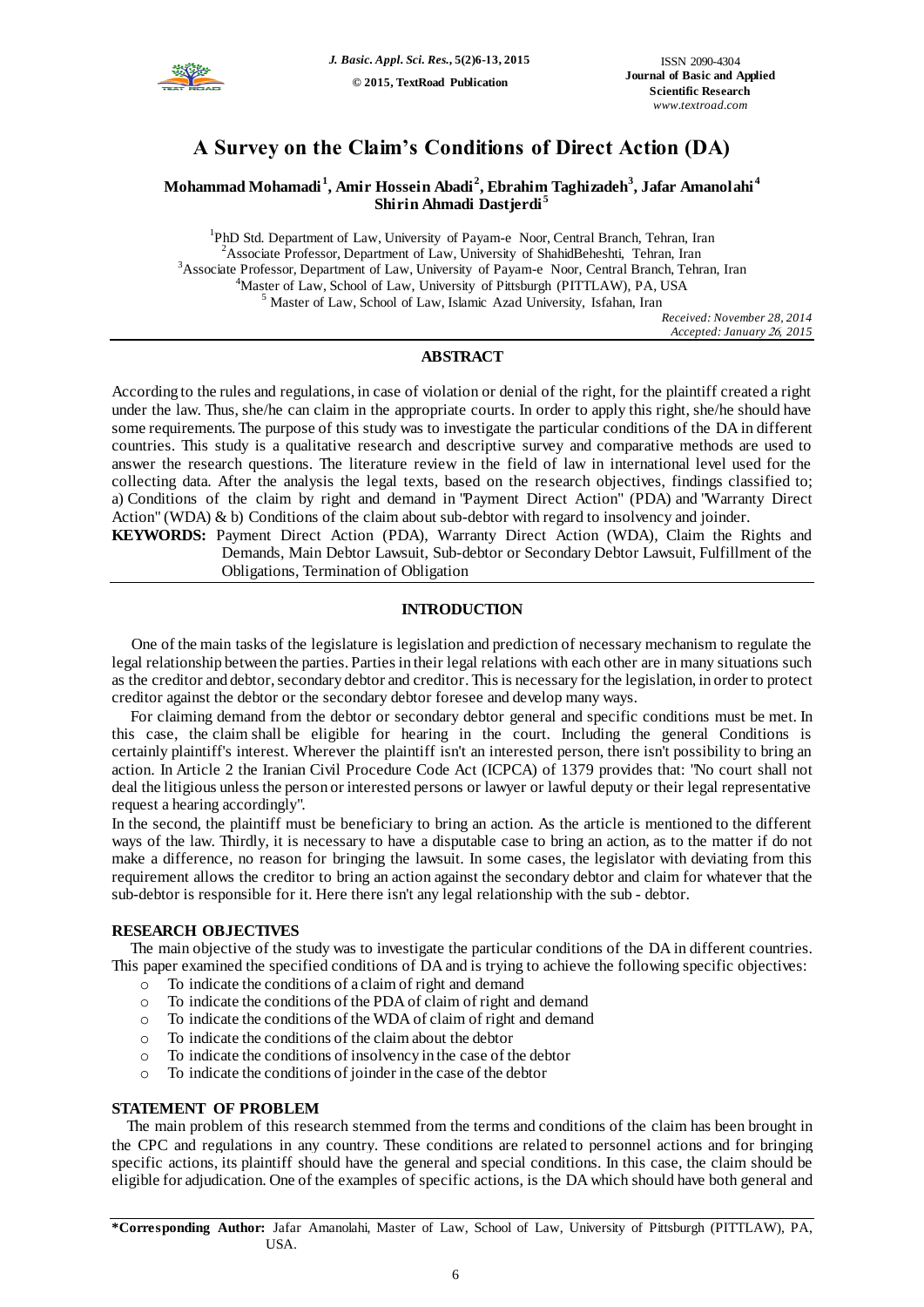specific conditions of eligibility. Based on this action, the plaintiff can demand her/his right of the secondary debtor and locate it directly in her/his assets and other creditors cannot request a partial share of it. Thus, two actions that these actions have examined. The first type is "In-Direct Action"(IDA) and whereby it, each creditor can claim her/his right from sub-debtor if the main debtor neglect in claiming her/his right and this negligence leads to insolvency and increasing insolvency of the main debtor. In this lawsuit, not only creditor benefits from her/his claim, but other creditors benefit because the aim in this lawsuit or action is supporting of the demand's public bail for all creditors. There is another type of action which is referred to as the IDA. It has been established for indirect legal relations. In this action like DA, the creditor brings an action against the subdebtor which to regulate legal relationships and based on the IDA give this right to bring an action in her/his name and account against sub-debtor without third party comes to the lawsuit. So this action is a lawsuit in the true meaning of the word because it has all the general conditions of a legal action such as having plaintiff, defendant, subject matter and action cause and finally will be issued a verdict for or against the plaintiff.

### **SIGNIFICANCE OF THE STUDY**

 This section will provide brief description on the various significance of the study given the two categories DA and IDA. In the case of DA, firstly the question must be answered. What is the nature of the DA? As previously mentioned, DA has a dual nature. On the one hand, the case is quite direct and on the other hand, indirect lawsuit also included. For its performance, all conditions must be met. Survey on the DA's conditions has some benefits such as: avoid conflicting rulings, save time and avoid jurisdiction, protection against the risk of insolvency, and be exempted from the provision of Foreigners. The degree of importance of study on the DA's conditions is to extent that lawmakers are considered it in the civil law and the rules of civil procedure in civil and criminal matters. These cases indicate the importance of the study and it can also open in development of this study.

## **RESEARCH METHODOLOGY**

 The study's type was a qualitative research and also descriptive- analytically survey is used to the answer research questions. Since the DA isn't from the general rules, but by virtue of the legal provisions of this lawsuit have been identified .To provide a general theory in this regard we need to describe and analyze the various legal provisions in this subject and also we need to obtain court orders in addition analysis of the authors' opinions and courts' comments.

Also, the comparative method is used in the early stages of the development of DA's conditions in law. It helped to the researchers to ascend from the initial level of exploratory DA's conditions to a more advanced level of it. Our objects were similar in some respects but they differ in some respects. These differences became the focus of examination. The goal in this study was to find out why the DA's conditions in different countries are different to reveal the general underlying structure. Comparative research methods have long been used in crosslogical studies to identify, analyze and explain similarities and differences across different countries' law. Attempts to find solutions to these problems involve negotiation and compromise and a sound knowledge of different national contexts. The benefits to be gained from cross-logical work include a deeper understanding of other cultures and of their research processes. Also, comparative method: This method is currently one of the methods that are used most of the research work in the field of law. Using this method, differences and similarities in legal systems around the world will be better recognized.

The research tools in this study was the literature review and analysis of legal texts. Firstly, the terms of the lawsuit of DA and IDA in the CPC has been studied in various countries. Then, the results compared with terms in the Iranian Civil Procedure Code (ICPC). Ultimately specifics terms of the lawsuit in regards right and demands of creditor against the main debtor and secondary debtor has been analyzed. Descriptive findings are the following sections.

#### **FINDINGS**

 The analysis of data has been done in qualitative method. Comparative analysis is used to compare the terms between several countries. Table 1 show that different studies about DA during different years.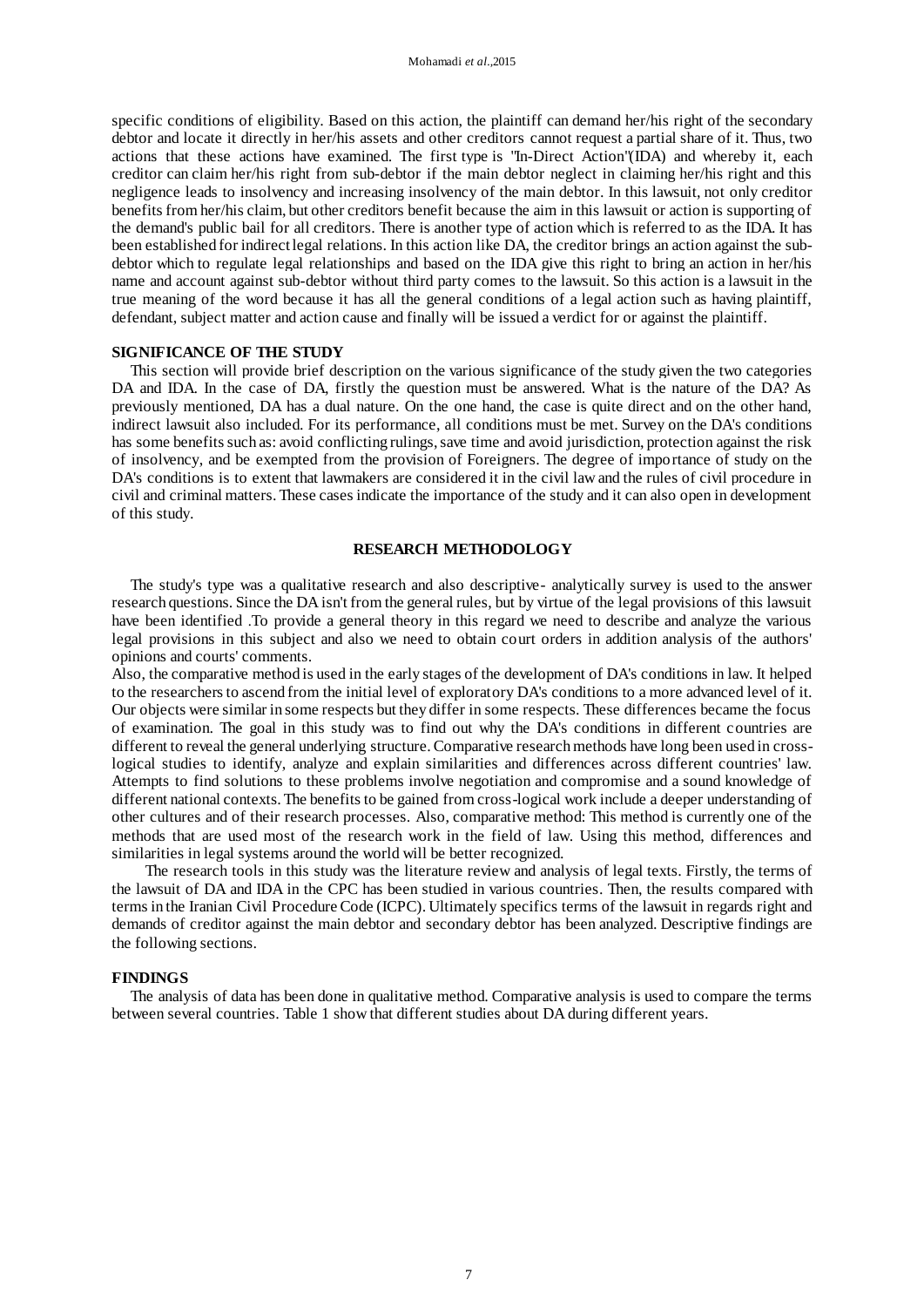| No. | <b>Researcher/s</b>                       | <b>Subject</b>                                                                                                                                                               | <b>Date</b> |
|-----|-------------------------------------------|------------------------------------------------------------------------------------------------------------------------------------------------------------------------------|-------------|
| 1   | Geoff Hoffman                             | Corporate law: Direct Action by creditors against directors - McCracken'                                                                                                     | 2011        |
| 2   | G Hoffman                                 | Corporate law: Direct Action by creditors against directors-'McCracken'                                                                                                      | 2011        |
| 3   | S Dordevic                                | Governing Law for a Direct Action of the Injured Party against Wrondoer's<br>Insurer according to the Rome II Regulation                                                     | 2010        |
| 4   | S Wei-li                                  | Comments on the direct action by the claimant against the insurer for the<br>owner's liability for pollution damage: comments on the legislative perfection<br>of Article 97 | 2009        |
| 5   | Q Shang, G Gao                            | On the applicable law of direct action in the liability insurance                                                                                                            | 2008        |
| 6   | Yue Yan                                   | Comments on the direct action against the insurer under the Maritime<br>Procedure Law                                                                                        | 2005        |
| 7   | Adriana icenza Padovan.<br>Zagreb Croatia | Direct action of a third party against the insurer in marine insurance with a<br>special focus on the developments in Croatian law                                           | 2003        |
| 8   | G. Plant                                  | International law and direct action protests at sea                                                                                                                          | 2002        |
| 9   | RW Benson                                 | Threat of Trade, the Failure of Politics and Law, and the Need for Direct<br>Citizen Action in the Global Environment Crisis                                                 | 1992        |
| 10  | TF Icard Jr                               | Applicability of Florida Direct Action in the Law of Admiralty                                                                                                               | 1973        |
| 11  | Donald Von Eschen, Jerome<br>Kirk         | The Conditions of Direct Action in a Democratic Society                                                                                                                      | 1962        |
| 12  | SB Galloway                               | Constitutional Law-Constitutionality of Louisiana Direct Action Statute-Suits<br>on Out-of-State Contracts Containing No-Action Clauses                                      | 1955        |
| 13  | Barbara Page                              | Choice of Law Problems in Direct Action against Indemnification Insurers                                                                                                     | 1952        |

#### **Table 1. The studies about DA**

 The findings are based on a few fundamental questions. First, the lawsuit conditions in the two parts of PDA and WDA in the law of civil procedure were analyzed. Then between the two conditions on the debtor's insolvency or joinder of the CPC were analyzed and results are presented as follows:

## **TERMS LAWSUIT TO THE RIGHT TO SEEK**

 The first condition of the specific terms DA, is the original creditor who is plaintiff demanding on the right. This requirement can be found in two types of PDA and WDA and in a separate paragraph will be examined.

# **a. Condition of claim about the right and demand in PDA**

PDA is the necessary to have certain conditions. The creditor who requires to DA, he should have a right for being granted and demand to bail the debtor, although it isn't certain [1, 2, 3]. Because this type of lawsuit which is seeking of payment claims, creditor whose credit is conditional or not due, cannot claim the debt of owed to the debtor by DA.

However, in DA the injured party against the insurance company is exempt from this requirement and in this case, a credit doesn't need to be definite and injured party even with demand of a contingent claim can bring a DA, but in other cases the existence of an established credit is of the specific circumstances of demand's claim of the sub-debtor.

In contrast, it is not necessary that demand is given for the order parameter, because if we know being specified as a condition, we bet the lawsuit against opportunity from creditor and may in the time of indicating debt, the middle debtor can possess in its own right. In this type of claim because the payment is a representation of performance of existing obligation and it is not possible to enforce payment that is not contentious or unknown value. So a debt must have the ability judicially to be demanded. A debt that has not been achieved in the judgment is resolving disputes, because there is a doubt on the case that the debt is established between two things also applies. So a debt that is subject to condition is considered debt if that is not yet be definite. Since there isn't being forced to play but contingency debt is definite subject to cancellation though its survival is not proven, but not necessarily at the time of DA the demand of the debtor to be owes the sub-debtor. In addition, it is not necessary that the claim to be certain, ddetermined and demandable, because the benefit of the creditor requires before the end of time middle debtor's debt, can order to bring an action until sub-debtor refuses to pay the debt to the middle debtor. Here creditor has a situation like a person seize property or money of third party (secondary debtor) to obtain payment of money owed and his action is a precautionary measurement. About DA sustains a question whether at the time of serving notice that the credit shall be adjudicative or not?The answer is in order to protect the holder of DA despite his/her desire cannot claim of the middle debtor, the creditor can serve a notice. Because the first effect of DA is possible precaution and claim to be demandable when is necessary to effect the transferring of the outcome of litigation. In this context, France on December 13, 1983 as the third branch of the Supreme Court commented.

 "In the absence of contrary judgment, Article 12 of the Law of 31 December 1975 concerning the subcontractor this presumption doesn't apply whereabouts the date and time of serving notice where claim it from sub-debtor.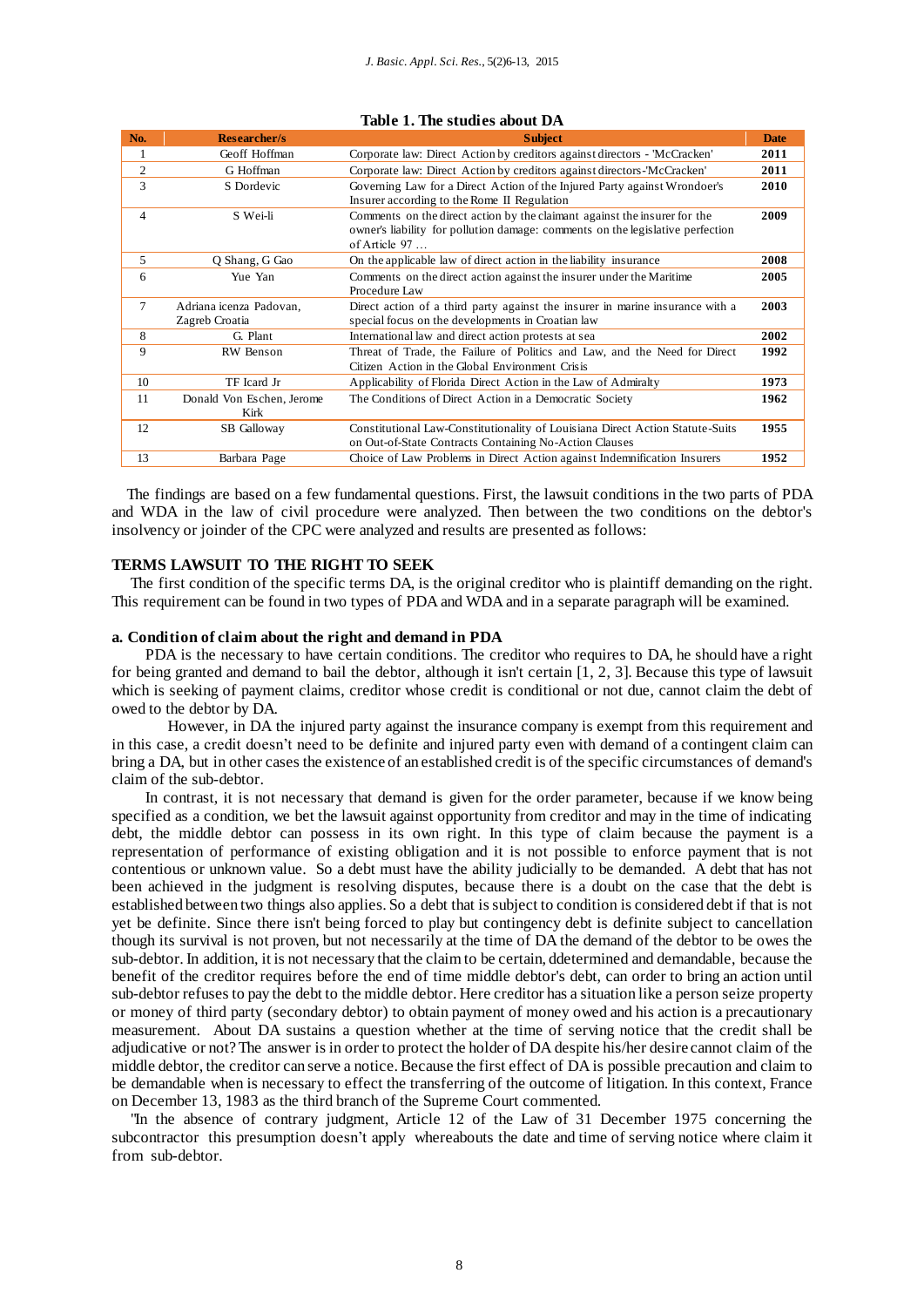In the tax issue has also been accepted that DA can be filed. When that sub-debtor's debt is conditional, therefore, with regard to the aim of DA is blocking the middle debtor's demand, the holder of DA cannot be collect her/his demand at the same time Unless the payment is due. Such a rule of incomplete DA is very important. Because it allows the holder to out the demand of debtor urgently and freeze money owed in the hand of sub-debtor.

 **Debt's amount**: unlike IDA whereby the creditor can claim all middle debtor's demand withdraw the amount owed, because the creditor is an interested party as the same legal representative for middle debtor in IDA. In DA, the creditor cannot claim an accrual debt from middle debtor's by lawsuit against sub-debtor, but in DA, the creditor can claim from sub-debtor solely on the amount owed from the middle debt. In other words, in DA, creditor can claim for the minimum demand, or at least demand is a creditor's claim or at least demand is middle debtor's demand that sub-debtor is responsible for it.

 It is obvious that sub-debtor is liable about DA holder the amount of his/ her debt against the middle debtor and during DA hasn't over the debt and his responsibility as surety or guarantor isn't obliged to pay all the debts of middle debtor.

 In contractor agreement, the Court of France in the exercise of Article 12 of the 1975 Act also emphasizes on it and provides that " the employer does not owe except to the extent that the middle debtor at the time of receipt of a copy of the notice referred to in Article  $12$  has been responsible  $(2)$ .

 **Termination of Obligation to Pay:** Obligations can be extinguished in the following ways: by fulfillment of the obligations, by rescission, by discharging from the obligation, by substitution of a different obligation (Accord and satisfaction), by set off and recoupment and by acquisition of the debt [16]. Now the question in DA case under what conditions, sub-debtor can refer to termination of obligation to pay against the middle debtor. So the answer would be under general rule if termination of obligation to pay toward sub-debtor have been created before creating or imposing DA, sub-debtor can protect against the DA holder to her/his versus middle debtor.

 In such circumstances there isn't the possibility of discuss on the DA because sub-debtor's commitment fell down against the middle debtor and there isn't any debt that the creditor cannot demand it. In contrast, while after applying DA, from creditor provide a means of termination of obligations of sub-debtor's falling debt against middle debtor, sub-debtor cannot present to her/his debt versus creditor. Because with applying DA, middle debtor's demand, which is located in the sub-debtor's assets will be blocked and banned on behalf of the DA holder.

 Another question is raised, if the sub-debtor pays her/his debt to middle debtor early and before the deadline for debt, whether is excused her/his debt with the payment before maturity or not? The answer: Iranian Civil Law (ICL) does not have ruling in this regard. However, Article 1753 the French Civil Law in landlord tenant law prescribes that sub-tenant cannot refer to pay prematurely versus the landlord.

 And in paragraph 2 of Article L. 13-121, French insurance law is stated: "The payments have been paid in good faith before the ban to be considered valid" and in the laws of Islamic countries so can be found the regulations commented at this particular, included in paragraph 2 of Article 596 the Egypt Civil Law is accepted fulfillment of obligation before the deadline:

- 1. The advance payment will be made in accordance with customary law.
- 2. The payment is made based on the agreement at the second time writing of lease contract.

 But in other cases, performance of obligation, is similar conditions in by accord and satisfaction and by set off and recoupment. If the legal requirements of set off are ready before applying for DA, against DA can be cited. In this case, the FrenchCourt states pursuant to sentence about the contractual agreement, contractor can refer to set off against the sub-contractor of ramification of delay by the sub-contractor who becomes a debtor [2]. But in assigning right of demand, the French Law on this matter inclines if the conditions of Article 1690 the ICL, be respected, notice to the debtor or the pass certificate against DA holder can be able to refer to. About the transfer of claims that according to the bordereau daily or promissory note are done, should be notice to time of the demand transfer to assets from third parties that it is in promissory note maturing time and in the bordereau daily is the time of submission. So as long as the transfer isn't done, DA is acceptable [4].

 **Proof of Debt**: One of the major tasks of the DA holder is the proof of debt. The DA creditor for state of the DA have a more difficult situation to prove a case and provide proof evidence than other case, because he/she is responsible about the proof of debt. In the absence of proof of a possibility to collect demand from the subdebtor. According to the general rule contained in Article 1257 the ICL dictates that: "Anyone who claims a right has to establish the same and if the defendant, wishing to defend himself, claims something which may require evidence, it is he who must prove it". The plaintiff is responsible about the right proof and this case in DA requires both proof:

1. Proof of middle debtor against the creditor (DA holder means case plaintiff.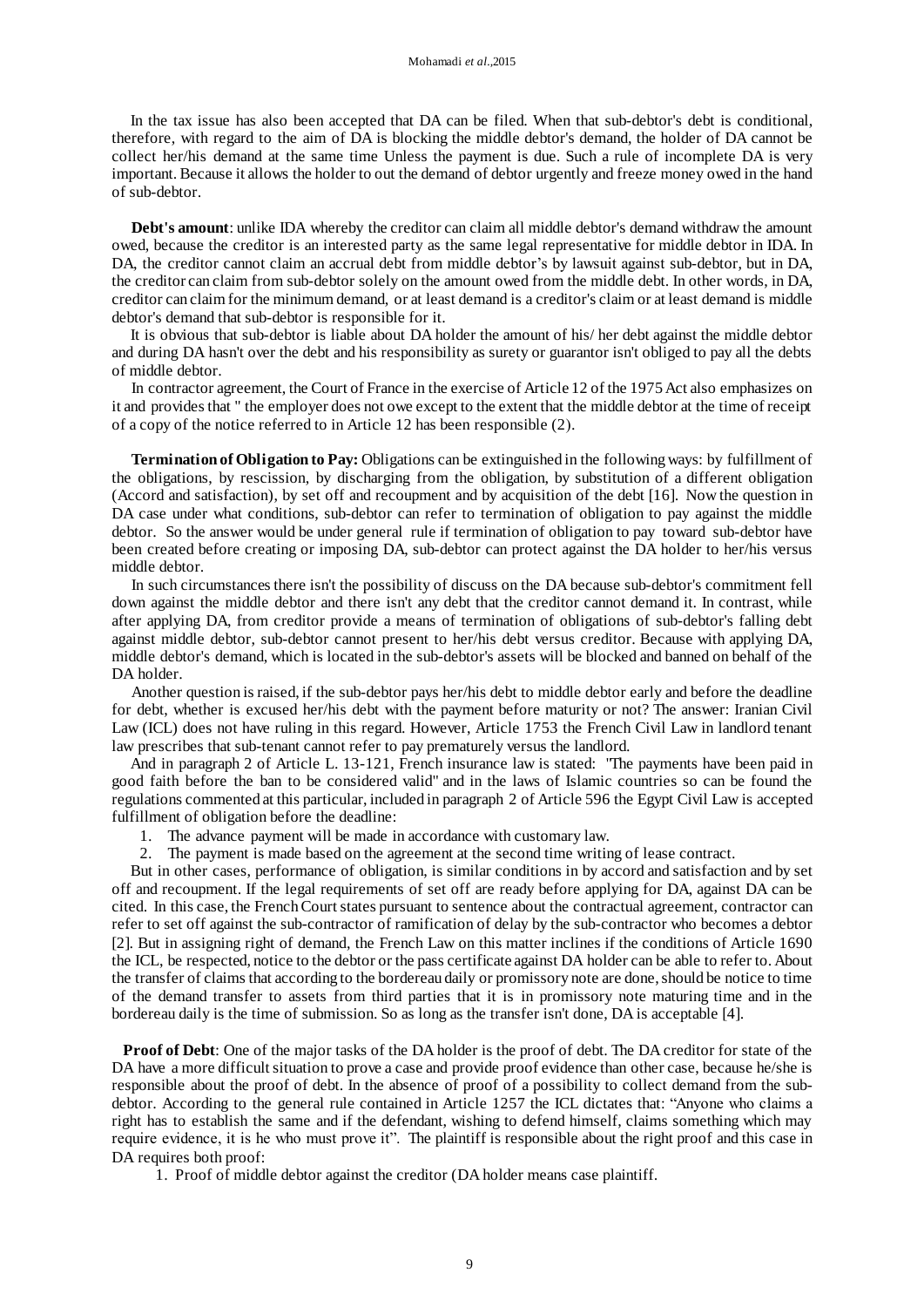2. Proof of sub-debtor against middle debtor.

 The plaintiff must insurer's liability prove to insure the damages had been done to the plaintiff. In this regard, the question cross to mind that how the injured party can prove the insurer liability. Is it enough that plaintiff prove a simple commitment? Or should their commitment basis prove? The answer: Firstly, the injured party in the DA must prove insured's liability, then prove insurer's obligation for the insurance producer. Here don't need to prove the rout and origin of (insurer) obligation. One thing is certain, in DA takes place aggregate litigation. In fact, the two fights arise in a claim, thus the success of this claim requires that DA's plaintiff prove two debts or two obligations. Certainly in proofing obligation arising out of contract or enforcement liability that pl aintiff is a party to a relationship or legal something, she/he is faced with fewer problems. But in order to prove a contractual obligation sub-debtor against middle debtor, partly due to the lack of positive evidence would be faced with a problem because the contractual relationship between the sub-debtor and middle debtor which is considered to be third.

 Also, how may be the plaintiff has informed about her/ his contractual relationship and amount of the parties' commitment and obtain evidence to prove it. In such circumstances, the judicial approach can be effective in providing the necessary documentation. As in DA, the injured party liability insurance, the judge can rule the insured party to provide insurance contract. For example, in one of the decisions in France, judge ruled (insured party) to submit and present the insurance contract [5].

 However, in this decision, it is necessary in case the injured party, the insurer is also listed as one of the defendant's dispute and be joinder as third party to be obliged to provide supporting document and proof of insurance to the court. Otherwise, there is no the possibility of issuing such orders in proceeding, and the injured party is responsible to proof the nature and definitive of the insurer's liability. A change occurred in 1963 in the French judicial procedure and that it is not necessary the injured party prove the obligation (of insurer) and it is a breach and the insurer is the responsible to prove the commitment's collapse and insurance's reduction which is cited against her/him [5].

 This is a significant change in the field of insurance. In English law in accordance with Article 153 Road Traffic Acts, the insurer is required to offer all documents and information that are appropriate to the injured party's claim. As a general rule of law as stated in Article 209 the ICPC, plaintiff can request of expression and presentation of the documents by enforcing by the court of the defendant. If the defendant admits the existence of the document itself and not presenting it, the court can consider it as supporting and circumstantial evidence.

 But in a particular case, it seems that based on the responsibility of sub-debtor, the legislator has provided better conditions for DA's plaintiff. Based on the necessity, the legislator to amend the civil liability insurance of owners of motor vehicles against the third party Act of 1378, try to facilitate the payment of damages to the injured party. According to Article 1 of the law, all owners of motor vehicles on road and rail are required to insure their liability to the insurance companies. Based on this assignment, the law presume insurance company's obligations. The judicial approach in France requested of the insurance company in the case of denial contract or extinguished of obligation or substitute of obligation, all subjects must be proven. In case of adopting such a procedure, the legislative purpose of providing and facilitating payment will be achieved.

 Other cases of ICL that can be inferred of admission the DA is Articles 235 and 236 of "Will and Trust Act", whereby assets is not enough to pay deceased debt, the debt can be paid by owed to the decease or she/he can bring an action for financing of indebted deceased. In this regard, Branch 21 of the Supreme Court pursuant to vote No. 4930/21 dated 18/08/73 (moments, 1381, vol. 1, p. 257), according to the above-mentioned subject, it affirmed that implies on the deceased condemning. According to Decree No. 914 dated confirms 31/264 issued by the Supreme Court Branch 8, Article 236 of the imprisonment matters Act to apply for defendants except of the heirs of deceased. In case defendants are heirs, the creditor isn't required to lawsuit against for all the heirs and prove deceased's debt and then some of the heirs that they are deceased's debtor consider on behalf of claim [6].

#### **b. Condition of claim about right and demand in WDA**

 In this case, the being granted and charged aren't of the required conditions for the lawsuit against. Only the buyer knows that former dealer or manufacturer is responsible for guaranteeing of hidden defects of the goods against middle seller. But here is a contingent middle debt or debts, because the amount of debt is not established and the former seller's responsibility is determined by the court.

 Here, the question that arises is: whether the creditor's demand in DA is a derivative debt of middle debtor's or is considered an independent right. That can be said, the problem depends upon to be derivative or independent of DA. In the PDA has been accepted that the holder of a DA should be a specified and certain debt's creditor. This type of demand is derivative of debt and with the extinguishing of obligation to pay, DA will be extinguished too. Whether a ruling can be found in French law that independence of this demand shows from the contract that DA holder link with direct and non-derivative debtor [7].

 In a lease contract, formerly France precedent was of the notion that in the case of fire, a landlord would waive the tenant's liability, she/he can be brought to the DA against sub-tenant same as (a creditor) in insurance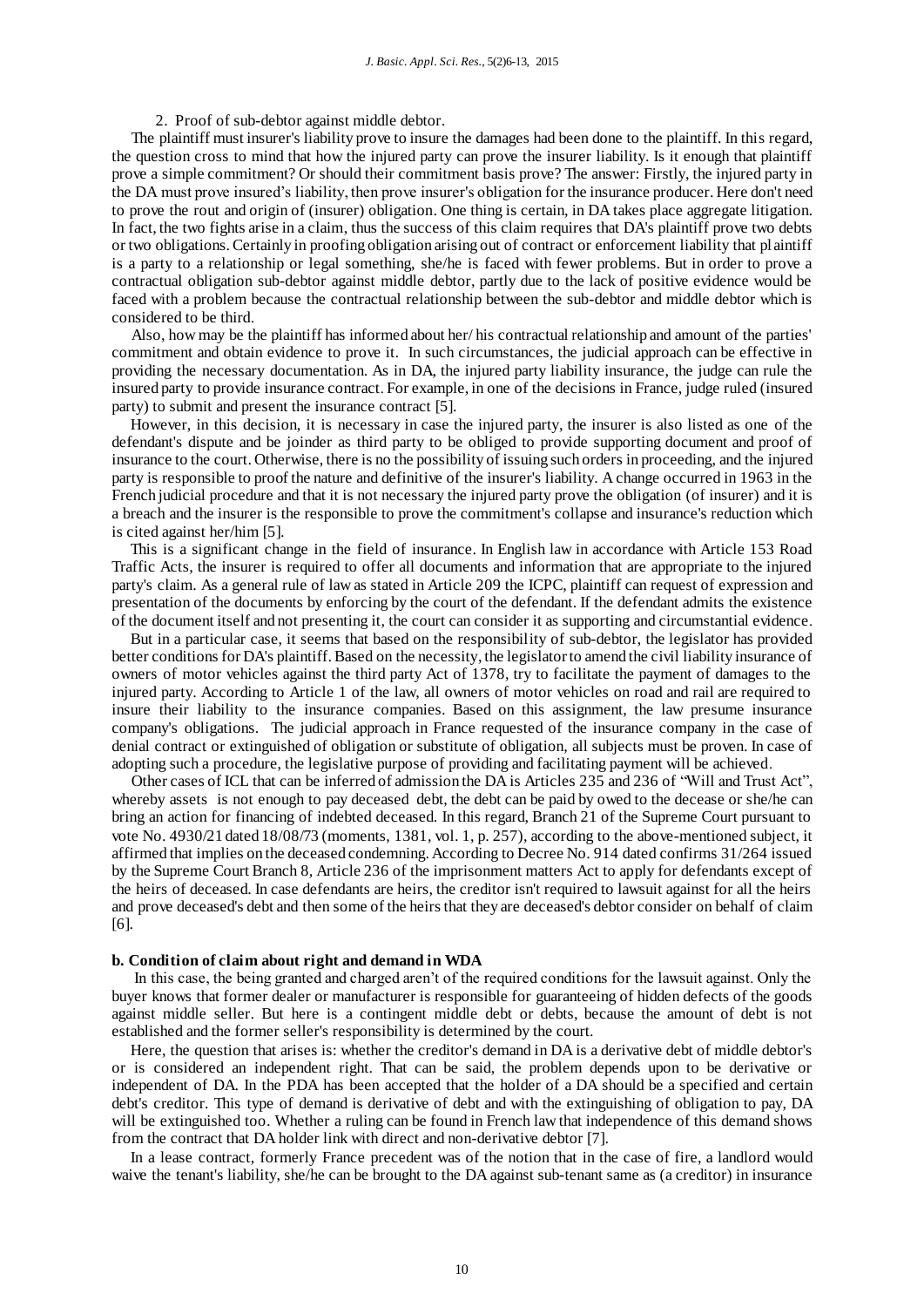claim against insurer. Also, in the PDA and PDA, DA holder could claim, although her/his debt is extinguished because of lapse against middle debtor due to lack of demand out of due time [8].

#### **CONDITIONS OF CLAIM ON THE SECONDARY DEBTOR**

 Terms of secondary debtor with two constraints for the insolvency condition and joinder of middle debtor were examined until it determine that whether joinder of middle debtor is necessary or not? And if necessary, how it was viewed.

#### **a. Conditions of claim about middle debtor with insolvency condition**

 A question should cross to mind is that whether is necessary that plaintiff of DA prove secondary debtor's insolvency or not? In response, scholars have expressed different views on the response. Some scholars believe that the plaintiff must prove secondary debtor's insolvency [9, 10]. Especially in the landlord tenant relationship, some scholar believe that landlord should prove the original tenant's insolvency so that he is recognized as DA. In order to prove this theory are added that since in IDA, proof of insolvency is required, so in the DA proof of insolvency needs to be proved. Precedent in France, also the insolvency of a first tenant in the landlord's DA against the sub-tenant is a necessary [7].

 Other scholars believe that in DA's claim landlord does not need to prove the first tenant's insolvency because DA is similar to seize the debtor's property in the possession of third parties. As this type of seizure, insolvency condition is unknown [3].

 In Law of some of the countries, in contractual agreement, DA's claim against Subcontractor, in the case of the main contractor is experiencing insolvency and she/he is unable to pay workers' wages whom are employed in the construction [11]. In some of the Arabic countries, scholars believe that hereof should differentiate between a "Complete DA" with "Incomplete DA". In "Incomplete DA" that demand is blocked in the subdebtor's assets at the time of creation said right, the creditor can claim DA, whether the middle debtor is insolvent or solvent. But in the incomplete DAblock the exercising right at the time of creation of said right. It is one of the elements of the middle debtor's assets and she/he can take any position. If we allow the creditor to demand this right from sub-debtor, although the middle debtor is solvent, it creates a hardship for such a debtor, as she/ he postpones the main tenant's right to claim her/ his rights and this is unjust [12].

 This is an acceptable consideration that being insolvent of middle debtor, isn't the essence of DA that it be accordingly brought litigious. In the second, the debtor's insolvency is contrary to the objectives of this type of claim. That is a specific guarantee for the creditor and support her/him against the nuisance of other creditors. Thirdly, DA is based on the creditor's interest, which creates a liability partnership, so that creditor's discretion of DA is on it. Here the creditor is free that try for the middle debtor with a personal dispute or by using the DA refer to the sub-debtor. It would of course have to keep in mind if the creditor abuse of her/his legal right he would be responsible. Because the legal permit does not make surety ship actual liability and precedents for contractor agreements lawsuits and liability insurance, it is also that main debtor's insolvency isn't a condition [7].

## **b. Conditions of claim in the middle debtor with condition joinder**

 The vast majority of French scholars and judicial precedent believe presenting of middle debtor isn't condition of the following reasons:

- 1. DA isn't a derivative claim and no need to attend and joining the middle debtor. As in IDA that bring an action in the name of the debtor does not need to attend the middle debtor at the hearing, by the same token isn't a condition of attending of the middle debtor in the DA.
- 2. In the DA, the creditor can bring an action in the name and on his account, then it does not have to join the middle debtor.
- 3. In French law and liability arising from the wrongdoing of a third person, the injured party can place a person who is tedious without the person who caused the accident (superior or vicarious liability) [13].

 In France precedent, attending and joining middle debtor is not necessary in WDA [14]. In some Arab countries, in a Landlord Tenant relationship, the landlord can bring a DA against the secondary tenant, despite the claim against the main tenant is preserved, but the main tenant can still enter in the lawsuit (Article 588 of the Lebanese law and contracts).

 It is a general principle that in the DA presence and joining middle debtor is not required. But in liability insurance, the issue is somewhat different. By French law in the DA against the insured, presence of the insurer is required and the judgment issued by the Court of France state necessary to represent the insurer. The Court of France, December 13, 1938 to announce its ruling that injured party could bring a DA without joining the responsible person by the injured party, is in contradiction with the principle of correspondence. In addition, when there has been no conviction against the insurer, for DA the presence of the insurer and her/his participation in the discussions, is required, because the proof of tortious act and the obligation of the insurer to pay damages in some cases, requires to be present [7].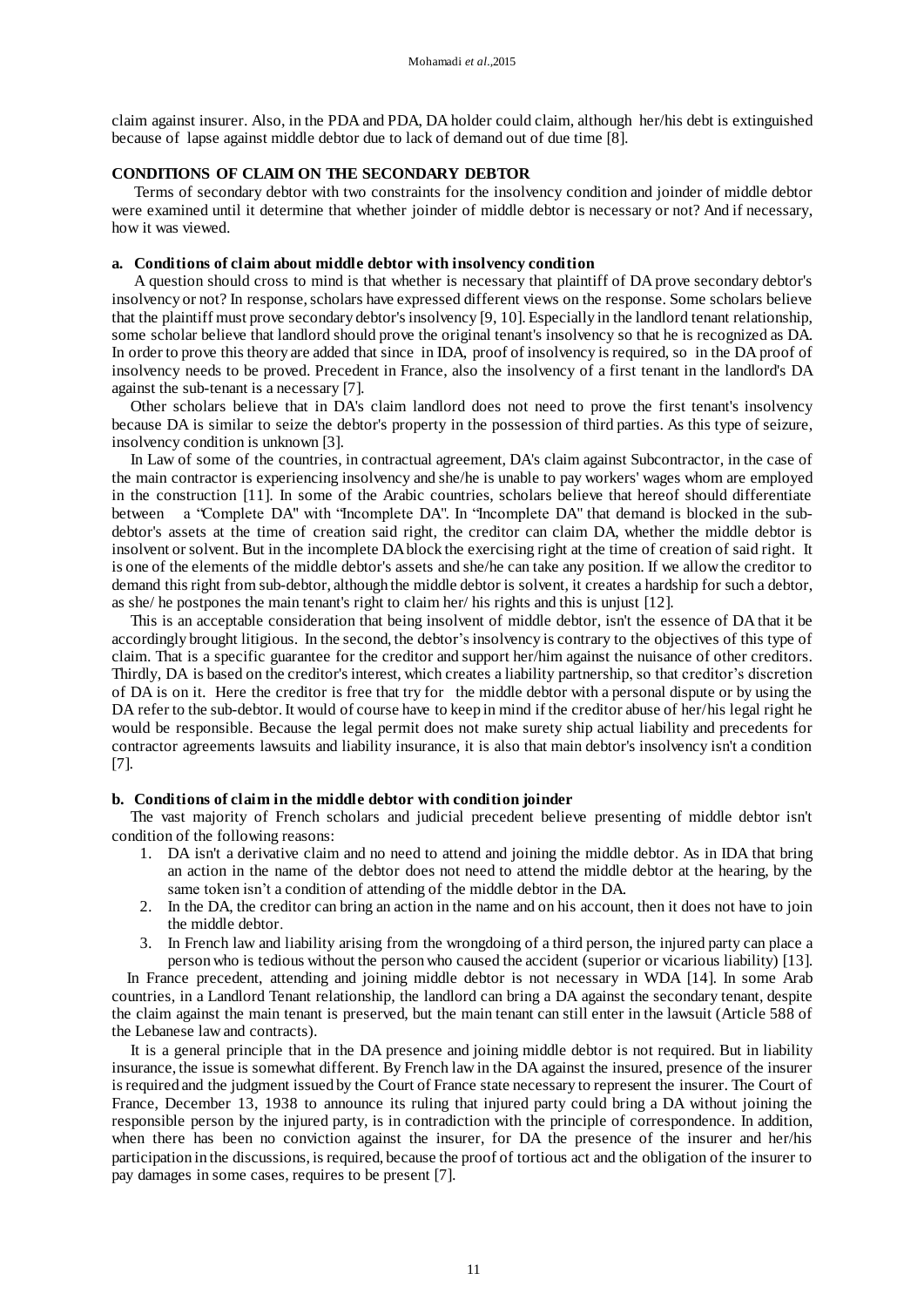In other words, presence of the insurer in clarifying of established right and righteous claim for the DA's holder is necessary. Because, as previously stated, the conditions of a claim is being established and righteous. Hence, the DA, is considered an enforcement action. So before ruling against the insurer, the injured party's claim is not well established and not righteous, two conditions are missing of conditions of the DA.

 But the insurer, in injured party DA, is not absolute and judicial procedure in some scenarios of DA was allowed. In some cases that presence of the insured wasn't possible in the suit, this situation was material or legal. When the insured was unknown or had escaped from the scene of an accident or had died and her/his heirs were rejected his assets. Also, when the insured (tortious act) was given an unknown from specific group, it was said which presence the insured isn't materially possible at the hearing. Thus injured party immediately can claim against the insurer in DA. In cases that court for ruling against the insured's liability has no jurisdiction or when the insured has diplomatic immunity or parliamentary, will be legally impossible.

 In this kind of DA suits without presence of the insured was permitted. But in some cases, presence of the insured was useless. For example when the insurer liability had been proved by the court or with the consent of the insured or in the assumption that the insured was insolvent and thus may not bring an action by all and every creditors against her/him. In such cases, the DA is permitted without presence of the insured. But with all circumstances, finally, the first branch of the French Civil Court pursuant to ruling in November 2000, DA without presence of the insured allowed in all cases [7].

 In ICL, court procedure was different during Insurance Act in 1347. In some courts, presence the insured is required. Some others are not required. Tehran Court decision dated 11.11.82 issued by the branch of the ninth classifieds in 82/926 cases, in case of the lack of claim against on behalf injured party and the necessity of it wasn't know rejected and didn't hear it. .

 Also, the verdict No. 45-34 / 9/83 in the case of 101 Classifieds 378-83 issued by the General Court of Criminal Kashan, Iran, despite the lack of lawsuit against the insured, insurance company was enforced to pay compensation to the injured party [15].

 These decisions and other rulings have indicated the lack of unit procedure in this regard and in the time of the rule of law is mentioned. However, pursuant to Article 5 of the Insurance Act of 1387, the insurer is obliged to compensate damages to the third parties based on the insurance policy of policy holder. It is concluded that it is not required to claim against the insured party.

### **DISCUSSION**

 From what above described, it can be concluded that the creditor if her/his debtor's assets isn't enough to compensate the creditor and the debtor is neglected to claim his right. And somehow this carelessness leads to insolvency or increasing insolvency, she/ he can comply according to the DA which should be plan, particular circumstances of the claim considered the right and demand and the middle debtor, contrary to the principles and general rules in particular govern, in private contracts and the equality of creditors.

 PDA is the necessary to have certain conditions. The creditor who requires to DA should have a right for being granted and demand to bail the debtor. Because this type of lawsuit which is seeking of payment claims, creditor whose credit is conditional or not due, cannot claim the debt of owed to the debtor by DA. It is obviously if there are not such conditions, DA won't have the ability to be heard. In fact, the holder of this right, due to the lack of complying of these requirements, is denied itself of a specific alternative privilege. The legislature for its holder provided with the specific terms of the claim. A having such a right don't require obligation to use it and she/he can use of this privilege to obtain her/his right or to withdraw from it. He can claim her/his demand by bringing a lawsuit against debtor.

 This right in the law of most countries is recognized. Our state legislature (Iran) also on several occasions is recognized this right. Could say, our legislature's conditions, frequently are accordance with the terms of this kind of claims in other countries including France.

 Therefore, in this paper, with investigate the subject, the circumstances of DA analyzed frequently between different countries and the results were the same. Also, in this paper noted the necessary conditions to enjoy the privileges. Thus, the absence of this condition extracted which lead to lack of hearing to the controversy.

#### **CONCLUSION**

 This study proved that DA is an independent legal entity. It has provisions and conditions of its own. The legal entity listed on the laws of our country. Also base of DA is according to the needs of the industrial, social and economic developments to meet justice. DA, in addition to the general conditions, has other special requirements such as certain and demands of cash as well.

The effects of this action is the direct benefit of the creditor. So that the creditor despite the lack of a legal relationship with a sub-debtor, may accrue himself/ herself demand sub-debtor. He/ she may inter the collected demand into itself asset. Other creditors cannot share into the collected demand. The feature of this action is since the exercise of DA, sub-debtor's demand block for him/ her and if the debtor pay the debt to sub-debtor,